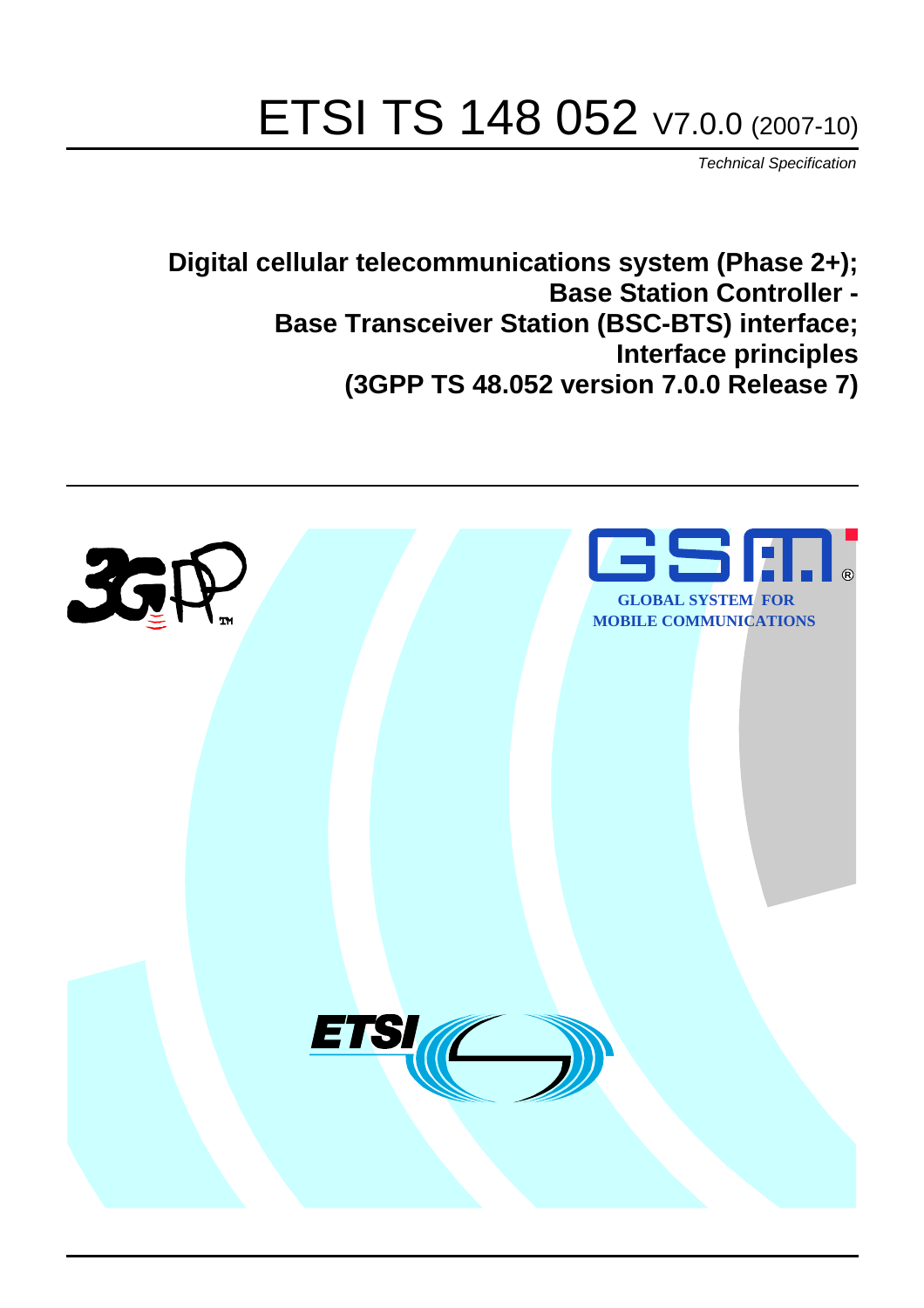Reference RTS/TSGG-0248052v700

> Keywords GSM

#### *ETSI*

#### 650 Route des Lucioles F-06921 Sophia Antipolis Cedex - FRANCE

Tel.: +33 4 92 94 42 00 Fax: +33 4 93 65 47 16

Siret N° 348 623 562 00017 - NAF 742 C Association à but non lucratif enregistrée à la Sous-Préfecture de Grasse (06) N° 7803/88

#### *Important notice*

Individual copies of the present document can be downloaded from: [http://www.etsi.org](http://www.etsi.org/)

The present document may be made available in more than one electronic version or in print. In any case of existing or perceived difference in contents between such versions, the reference version is the Portable Document Format (PDF). In case of dispute, the reference shall be the printing on ETSI printers of the PDF version kept on a specific network drive within ETSI Secretariat.

Users of the present document should be aware that the document may be subject to revision or change of status. Information on the current status of this and other ETSI documents is available at <http://portal.etsi.org/tb/status/status.asp>

If you find errors in the present document, please send your comment to one of the following services: [http://portal.etsi.org/chaircor/ETSI\\_support.asp](http://portal.etsi.org/chaircor/ETSI_support.asp)

#### *Copyright Notification*

No part may be reproduced except as authorized by written permission. The copyright and the foregoing restriction extend to reproduction in all media.

> © European Telecommunications Standards Institute 2007. All rights reserved.

**DECT**TM, **PLUGTESTS**TM and **UMTS**TM are Trade Marks of ETSI registered for the benefit of its Members. **TIPHON**TM and the **TIPHON logo** are Trade Marks currently being registered by ETSI for the benefit of its Members. **3GPP**TM is a Trade Mark of ETSI registered for the benefit of its Members and of the 3GPP Organizational Partners.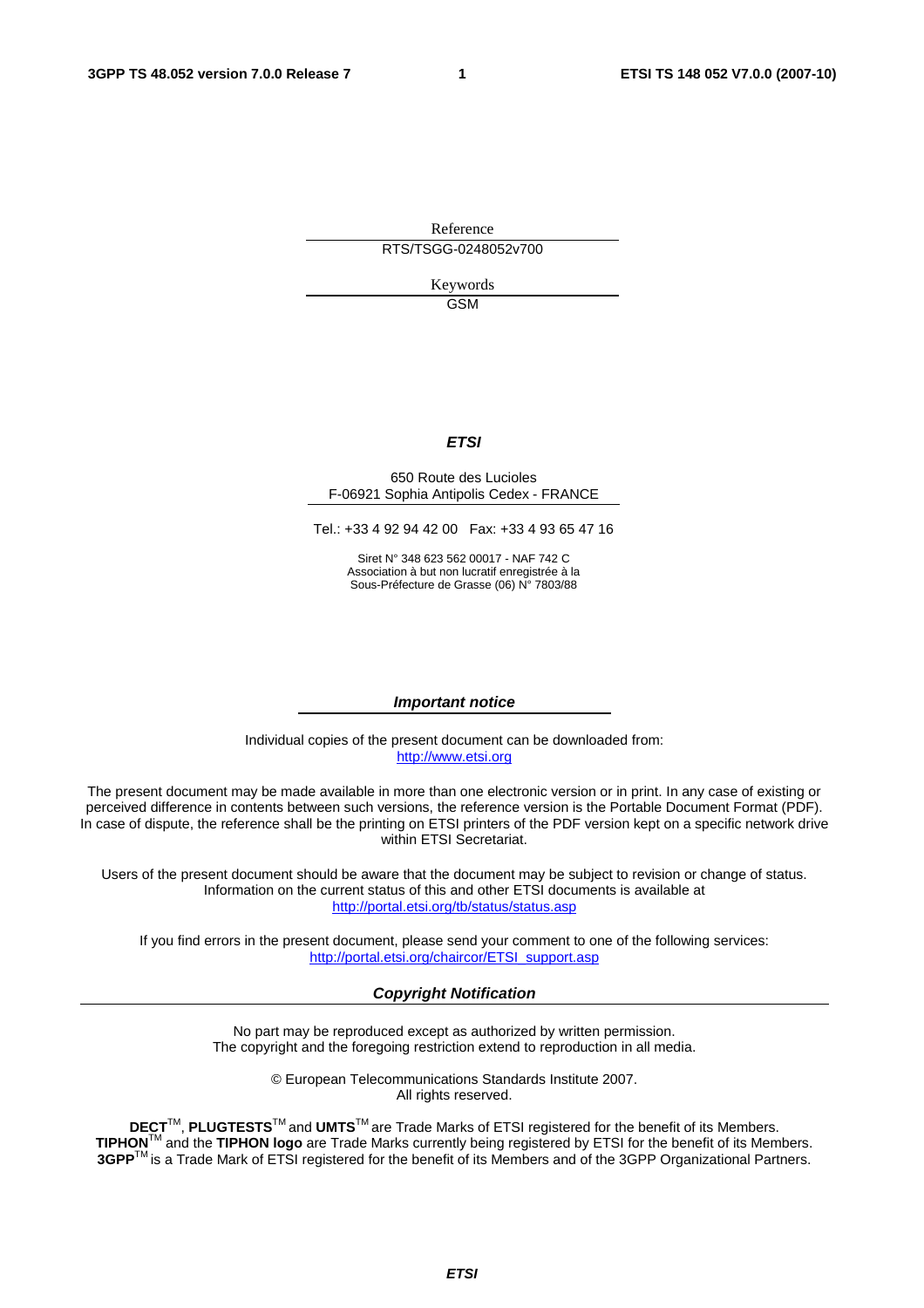# Intellectual Property Rights

IPRs essential or potentially essential to the present document may have been declared to ETSI. The information pertaining to these essential IPRs, if any, is publicly available for **ETSI members and non-members**, and can be found in ETSI SR 000 314: *"Intellectual Property Rights (IPRs); Essential, or potentially Essential, IPRs notified to ETSI in respect of ETSI standards"*, which is available from the ETSI Secretariat. Latest updates are available on the ETSI Web server ([http://webapp.etsi.org/IPR/home.asp\)](http://webapp.etsi.org/IPR/home.asp).

Pursuant to the ETSI IPR Policy, no investigation, including IPR searches, has been carried out by ETSI. No guarantee can be given as to the existence of other IPRs not referenced in ETSI SR 000 314 (or the updates on the ETSI Web server) which are, or may be, or may become, essential to the present document.

### Foreword

This Technical Specification (TS) has been produced by ETSI 3rd Generation Partnership Project (3GPP).

The present document may refer to technical specifications or reports using their 3GPP identities, UMTS identities or GSM identities. These should be interpreted as being references to the corresponding ETSI deliverables.

The cross reference between GSM, UMTS, 3GPP and ETSI identities can be found under [http://webapp.etsi.org/key/queryform.asp.](http://webapp.etsi.org/key/queryform.asp)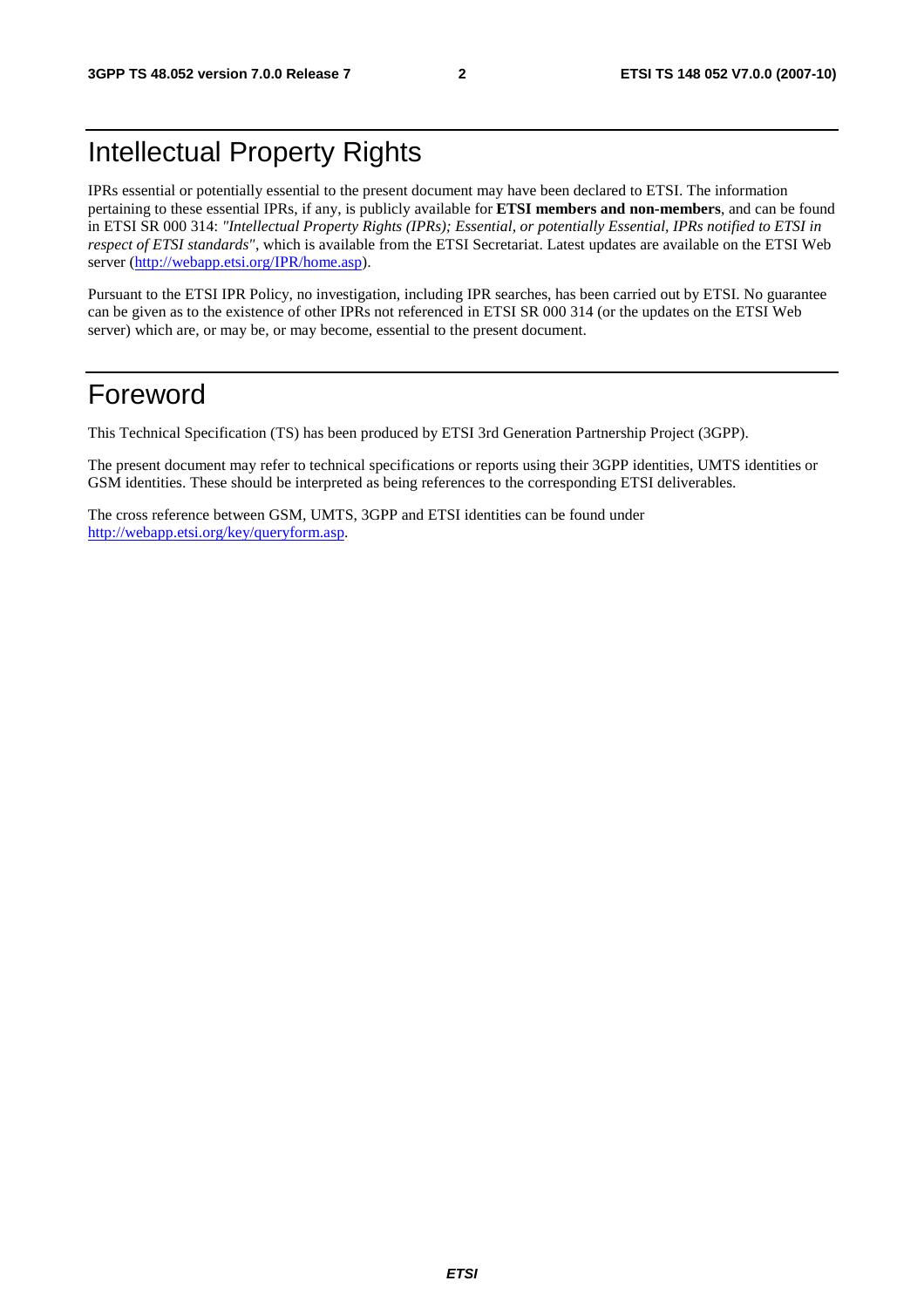#### $\mathbf{3}$

# Contents

| 1                |                               |  |  |  |  |
|------------------|-------------------------------|--|--|--|--|
| 2                |                               |  |  |  |  |
| 3                |                               |  |  |  |  |
| 3.1              |                               |  |  |  |  |
| 3.2              |                               |  |  |  |  |
| 4                |                               |  |  |  |  |
| 5                |                               |  |  |  |  |
| 5.1              |                               |  |  |  |  |
| 5.2              |                               |  |  |  |  |
| 5.3              |                               |  |  |  |  |
| 5.3.1            |                               |  |  |  |  |
| 5.3.2            |                               |  |  |  |  |
| 5.3.2.1          |                               |  |  |  |  |
| 5.3.2.2          |                               |  |  |  |  |
| 5.3.2.3          |                               |  |  |  |  |
| 5.3.2.4          |                               |  |  |  |  |
| 5.3.3            |                               |  |  |  |  |
| 5.3.4            |                               |  |  |  |  |
| 5.3.5            |                               |  |  |  |  |
| 5.3.6            |                               |  |  |  |  |
| 5.3.7            |                               |  |  |  |  |
| 5.3.8            |                               |  |  |  |  |
| 5.3.9            |                               |  |  |  |  |
| 5.3.10           |                               |  |  |  |  |
| 5.3.11           |                               |  |  |  |  |
| 5.3.12<br>5.3.13 |                               |  |  |  |  |
| 5.3.14           |                               |  |  |  |  |
|                  |                               |  |  |  |  |
| 6                |                               |  |  |  |  |
| 6.1              |                               |  |  |  |  |
| 6.2              |                               |  |  |  |  |
| 7                |                               |  |  |  |  |
| 7.1              |                               |  |  |  |  |
| 7.2              |                               |  |  |  |  |
| 7.3              |                               |  |  |  |  |
|                  | <b>Annex A (informative):</b> |  |  |  |  |
|                  |                               |  |  |  |  |
|                  |                               |  |  |  |  |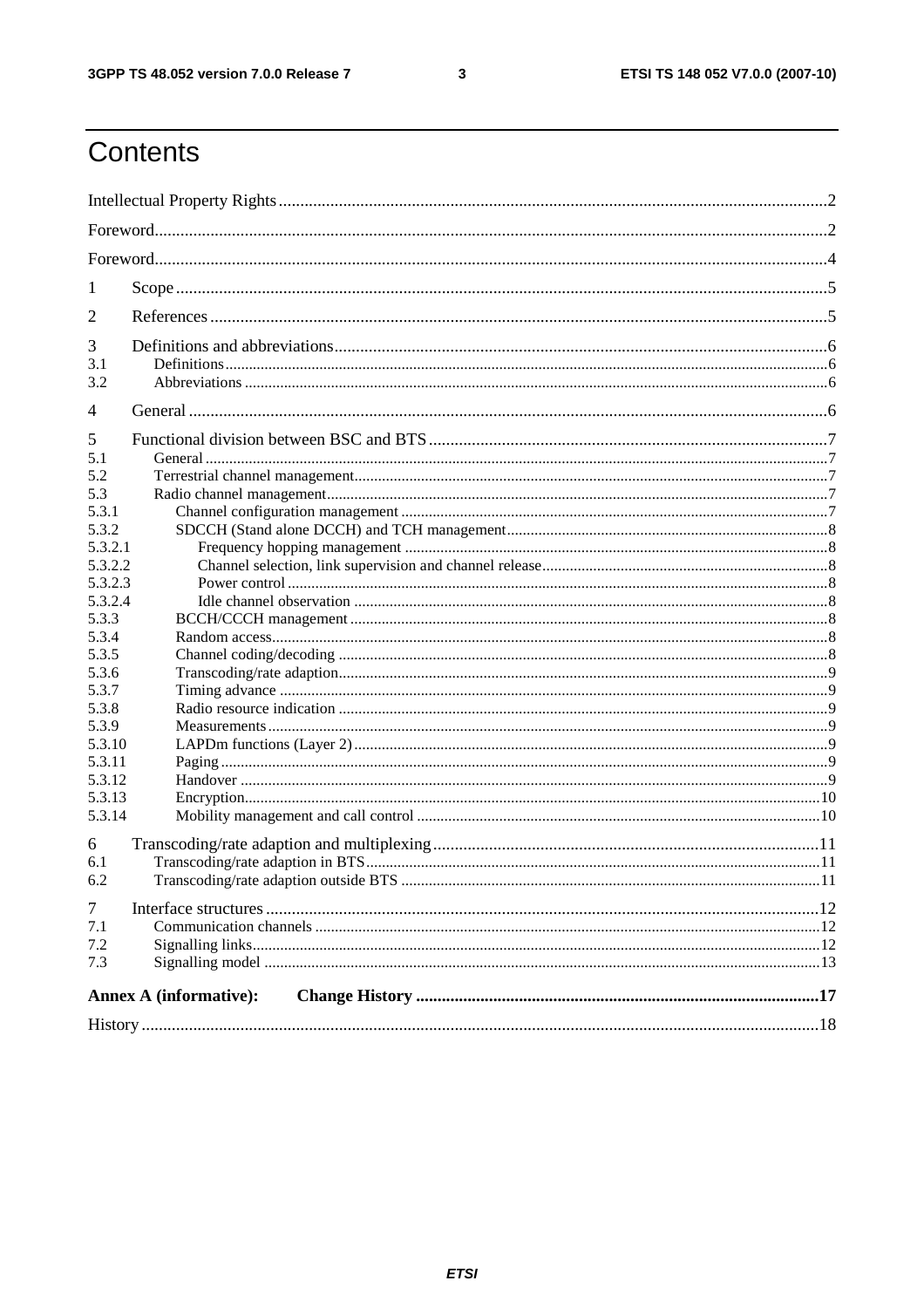# Foreword

This Technical Specification has been produced by the 3<sup>rd</sup> Generation Partnership Project (3GPP).

The contents of the present document are subject to continuing work within the TSG and may change following formal TSG approval. Should the TSG modify the contents of the present document, it will be re-released by the TSG with an identifying change of release date and an increase in version number as follows:

Version x.y.z

where:

- x the first digit:
	- 1 presented to TSG for information;
	- 2 presented to TSG for approval;
	- 3 or greater indicates TSG approved document under change control.
- y the second digit is incremented for all changes of substance, i.e. technical enhancements, corrections, updates, etc.
- z the third digit is incremented when editorial only changes have been incorporated in the document.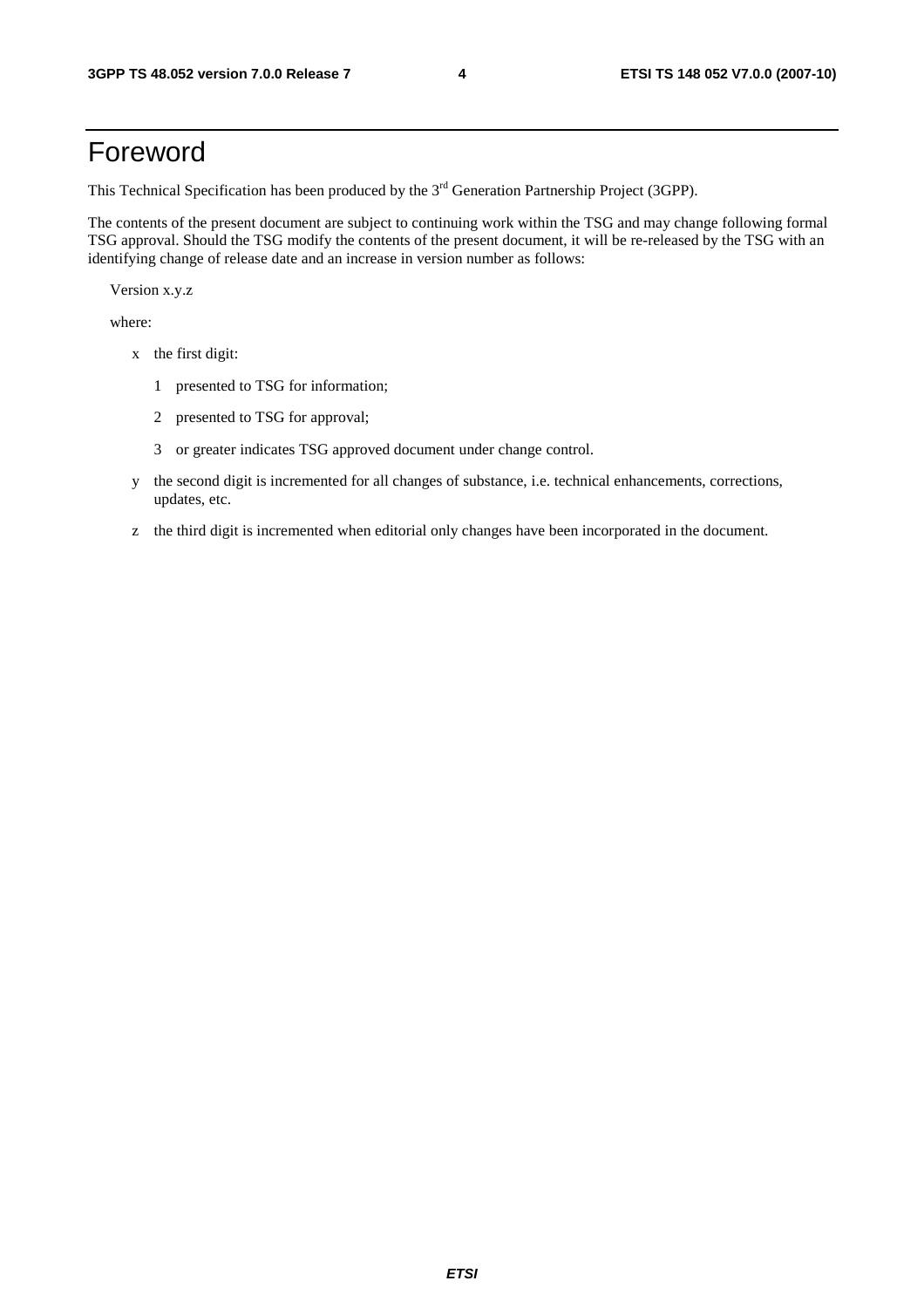## 1 Scope

The use and general aspects of the A-bis interface are given in 3GPP TS 48.051.

The present document gives the principle basis for the rest of the specifications specifying the interface between the Base Station Controller, BSC, and the Base Transceiver Station, BTS, with its transceivers, TRX. These components together form the Base Station System, BSS. (The interface between MSC and the BSS is specified in 3GPP TS 48.001 and 3GPP TS 48.020).

The intention with this interface is to get a unified way of connecting remotely located BTSs/TRXs to a BSC allowing for the interconnection of BSCs and BTSs/TRXs from different manufacturers.

In order to keep the BTS as simple as possible, BTS contains only those functions which have to recide close to the radio interface.

# 2 References

The following documents contain provisions which, through reference in this text, constitute provisions of the present document.

- References are either specific (identified by date of publication, edition number, version number, etc.) or non-specific.
- For a specific reference, subsequent revisions do not apply.
- For a non-specific reference, the latest version applies. In the case of a reference to a 3GPP document (including a GSM document), a non-specific reference implicitly refers to the latest version of that document *in the same Release as the present document*.
- [1] 3GPP TR 21.905: "Vocabulary for 3GPP Specifications".
- [2] 3GPP TS 48.001: "Base Station System Mobile services Switching Centre (BSS MSC) interface; General aspects".
- [3] 3GPP TS 48.002: "Base Station System Mobile-services Switching Centre (BSS MSC) interface Interface principles".
- [4] Void.
- [5] 3GPP TS 48.006: "Signalling transport mechanism specification for the Base Station System Mobile-services Switching Centre (BSS-MSC) interface".
- [6] Void.
- [7] 3GPP TS 48.020: "Rate adaption on the Base Station System Mobile-services Switching Centre (BSS-MSC) interface".
- [8] 3GPP TS 48.051: "Base Station Controller Base Transceiver Station (BSC-BTS) interface; General aspects".
- [9] 3GPP TS 48.058: "Base Station Controller Base Transceiver Station (BSC-BTS) interface; Layer 3 specification".
- [10] 3GPP TS 48.060: "Inband control of remote transcoders and rate adaptors for full rate traffic channels".
- [11] 3GPP TS 48.061: "Inband control of remote transcoders and rate adaptors for half rate traffic channels".
- [12] **Void.**
- [13] 3GPP TS 23.002: "Network Architecture".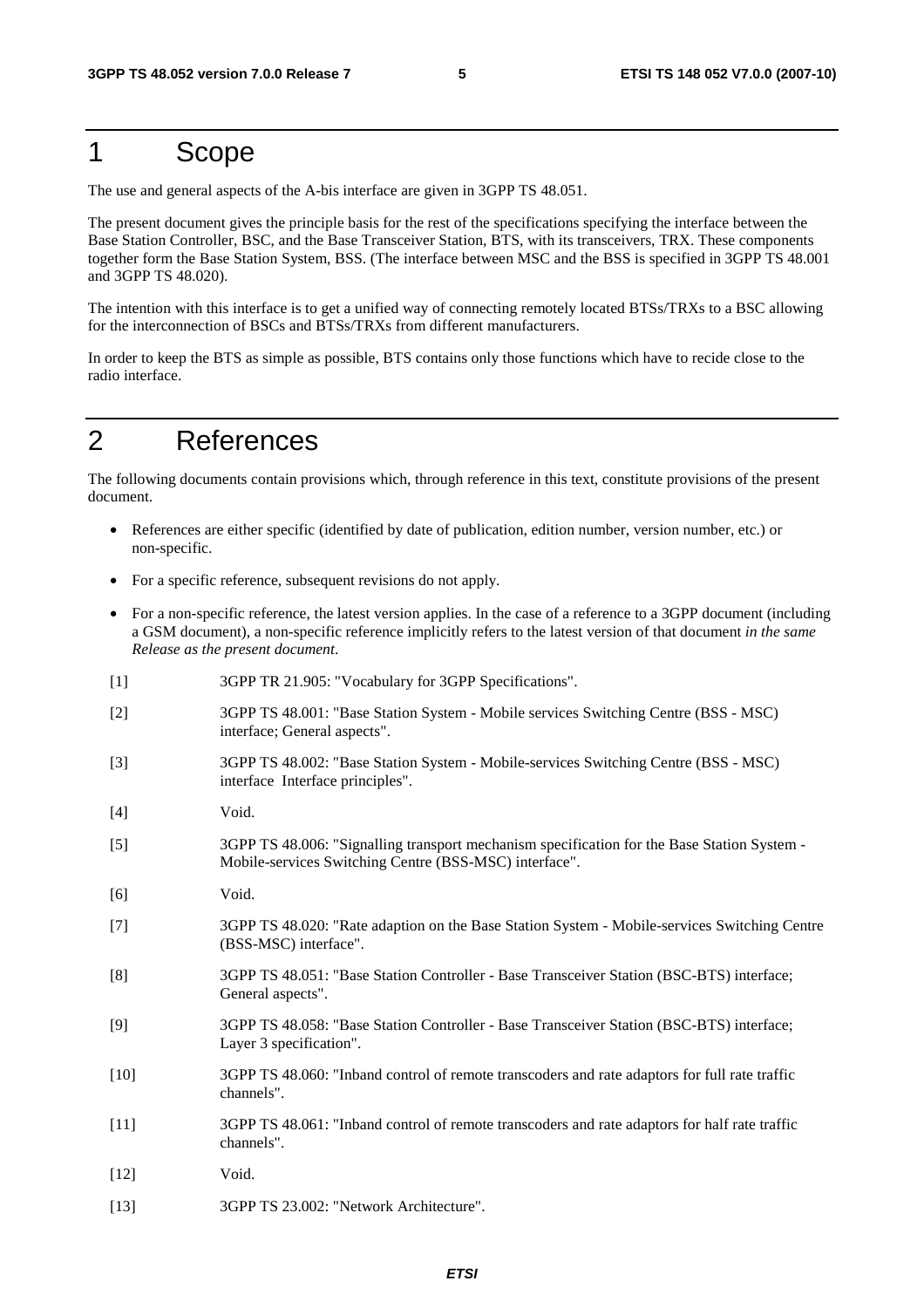# 3 Definitions and abbreviations

### 3.1 Definitions

For the purposes of the present document, the following terms and definitions apply:

**Base Station System (BSS):** system of base station equipment (transceivers, controllers, etc..) which is viewed by the MSC through a single interface as defined by the 3GPP TS 48.0xx series of recommendations, as being the entity responsible for communicating with Mobile Stations in a certain area. The radio equipment of a BSS may cover one or more cells. A BSS may consist of one or more base stations. If an internal interface according to the 3GPP TS 48.05x series at recommendations is implemented, then the BSS shall consist of one Base Station Controller (BSC) and several Base Transceiver Stations (BTSs).

NOTE: The functionality is described in 3GPP TS 48.001.

**Base Station Controller (BSC):** network component in the PLMN with the functions for control of one or more Base Transceiver Stations (BTSs).

**Base Transceiver Station (BTS):** network component which serves one cell, and is controlled by a Base Station Controller. The BTS can consist of one or more TRXs with or without common control equipment.

**Cell:** See 3GPP TS 23.002.

**Transceiver (TRX):** in the GSM PLMN is the functional entity which supports the 8 basic radio channels of the same TDMA-frame.

**Base Control Function (BCF):** functional entity which handles common control functions within a BTS, e.g. frequency hopping sequences etc.

At a multi BTS site, one of the BCFs can also be choosen to perform functions common to the site (e.g. external alarms, power supply, time base).

### 3.2 Abbreviations

For the purposes of the present document, the abbreviations given in 3GPP TR 21.905 apply.

# 4 General

3GPP TS 48.001 and 3GPP TS 48.020 specify the functional split and interface between MSC and the Base Station System, BSS, the A- interface.

The BSS can be further subdivided into one BSC controlling one or more BTSs, each consisting of one or more TRXs. The interface treated by the present document is the interface between a BSC and a BTS. It is denoted the A-bisinterface.

The A-bis-interface is capable of supporting three different internal BTS configurations:

- one single TRX;
- a collection of TRXs where all are served by a common physical connection;
- a collection of TRXs, each served by its own physical connection.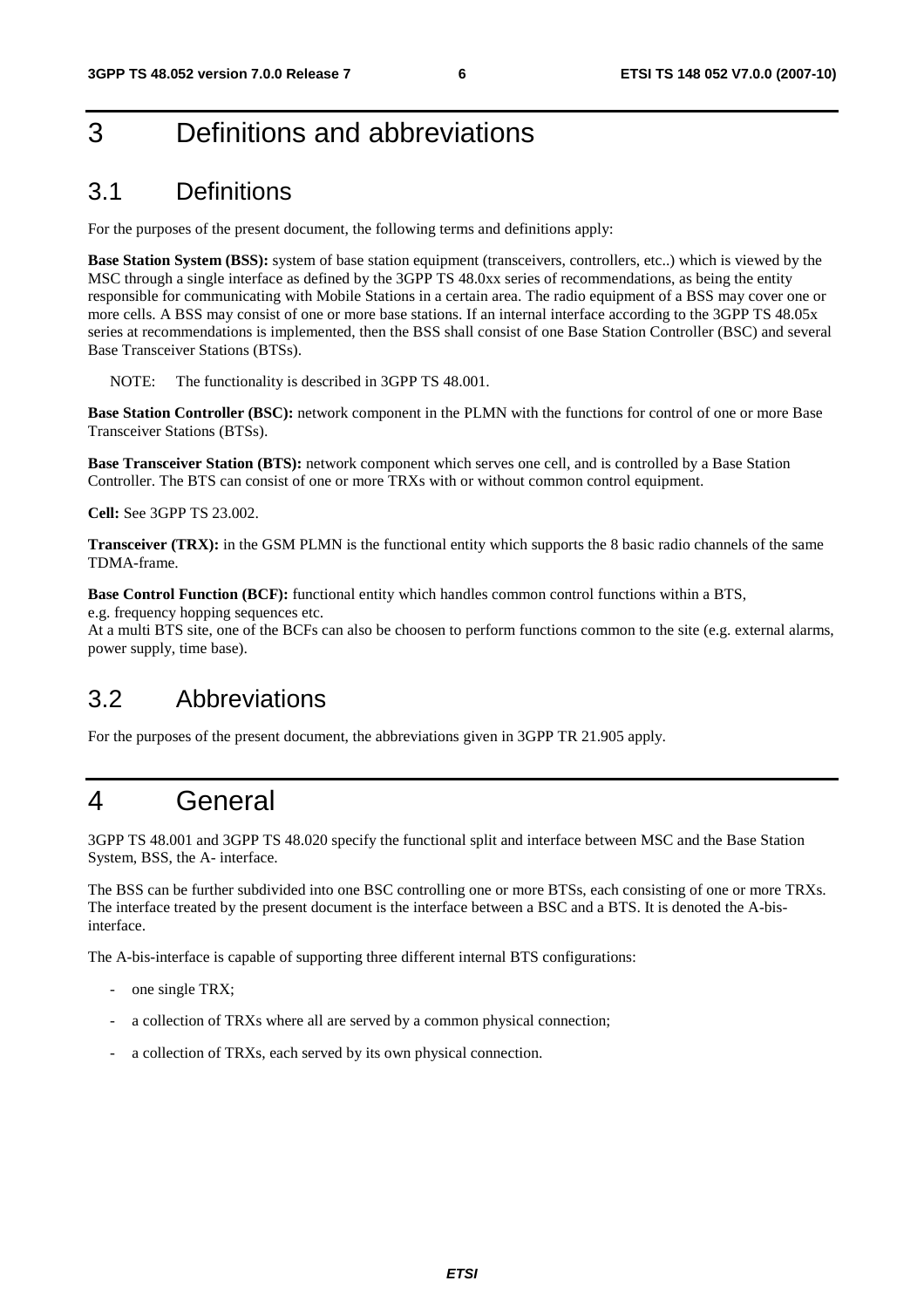Figure 4.1 shows some possible configurations.



**Figure 4.1: BSS Subdivision and Interfaces** 

The present document is based on the use of digital transmission system interfaces, either at 2 048 kbit/s or at 64 kbit/s. Furthermore, the use of a subrate of 16 kbit/s and/or 8 kbit/s is supported for coded speech or rate adapted data.

This interface will support the transcoder positioned either inside or outside BTS. In the latter case, remote control (synchronisation) of the transcoder is used.

# 5 Functional division between BSC and BTS

#### 5.1 General

In Technical Specification 3GPP TS 48.001 the functional division between MSC and BSS is described. This clause describes the further subdivision of functions between BSC and BTS/TRX required for the A-bis interface. A summary can be found in table 5.1. Some general requirements on the functionality of the A-bis interface are also specified.

### 5.2 Terrestrial channel management

There is a unique mapping from traffic channels on the radio path to the terrestrial traffic channels. BSC makes the choice of radio channel and thereby also of the terrestrial channel for a call.

### 5.3 Radio channel management

#### 5.3.1 Channel configuration management

The channel configuration is controlled between the BSC and OMC. Current configuration is downloaded from OMC to BSC which then controls the use of the radio channels (TDMA time slots for BCCH/CCCH, TCHs, SDCCHs etc).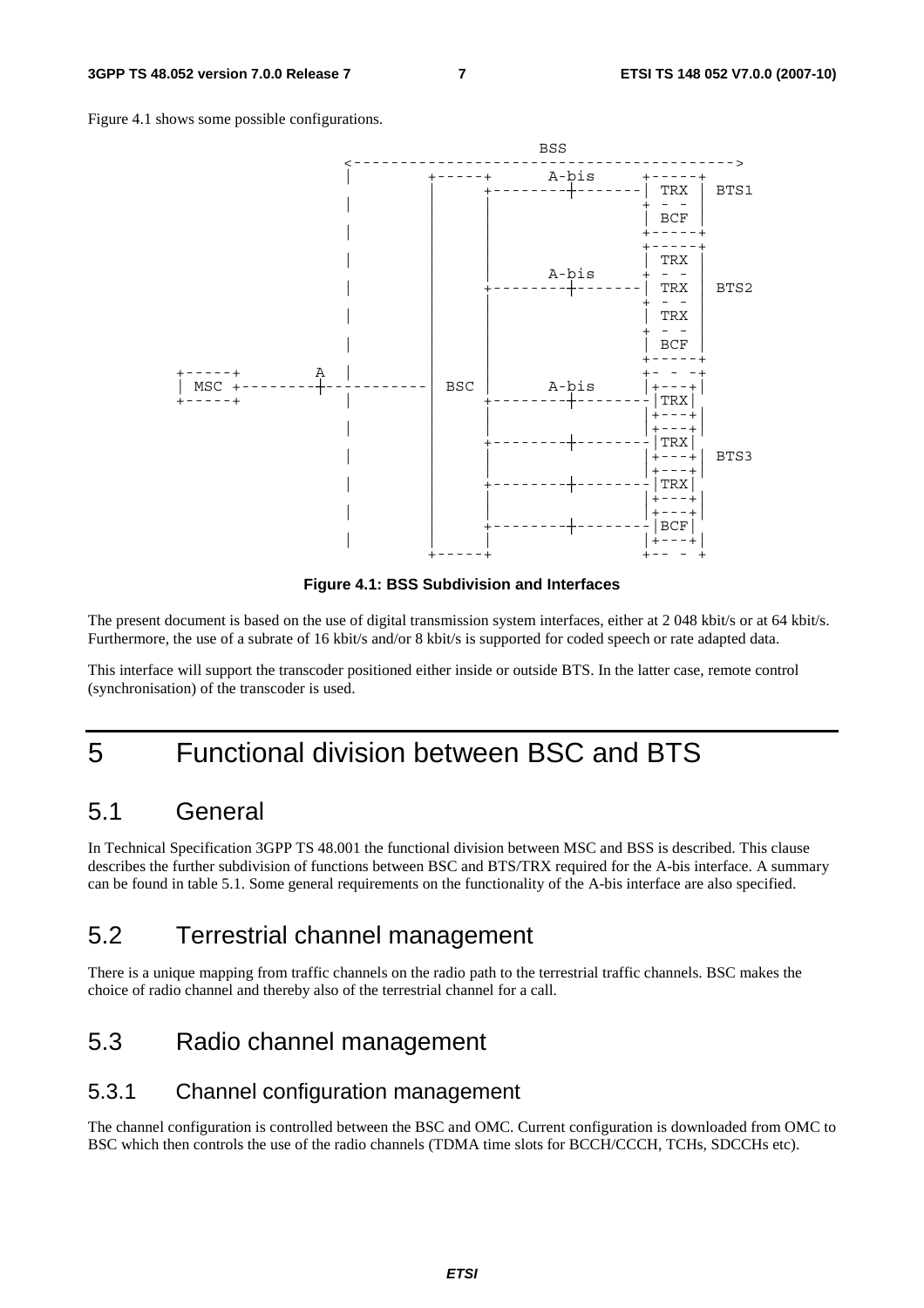#### 5.3.2 SDCCH (Stand alone DCCH) and TCH management

#### 5.3.2.1 Frequency hopping management

The hopping sequences for each BTS (cell) is downloaded from OMC to BSC. It is then the responsibility of BSC to download this information to each BTS and also to send the corresponding BCCH information to be transmitted in the BCCH time slots.

#### 5.3.2.2 Channel selection, link supervision and channel release

These functions are controlled by BSC. For channel selection BSC has to have information on blocked radio channels and also on interference level on idle channels.

In the assignment messages to MS (Immediate Assign, Assign Command and Handover Command), a Starting Time parameter is included. This starting time is based on the frame number on the (new) BTS. Before sending the assign message to MS, BSC has to be informed on the current frame number in BTS.

When assigning a channel, BSC shall inform BTS on relevant parameters, e.g. channel type, channel coding, rate adaption, starting time.

#### 5.3.2.3 Power control

The ordered MS power level is sent in the 16 bit L1-header of SACCH- blocks on the downlink and the actual power level used by MS is reported in the corresponding L1-header on the uplink. This header is inserted (downlink) and extracted (uplink) by BTS/TRX.

The determination of required power level in MS is based on uplink radio measurements made by BTS/TRX and reported to BSC. The basic control of this power is performed by BSC and the dynamic regulation is performed by BSC or optionally by BTS. If BTS supports dynamic MS power regulation, BSC can indicate whether BTS is to regulate the MS power and if so, also the parameters required by BTS.

The required TRX transmission power level on a channel is based on reported measurements performed by MS. The dynamic control of this power is optional. If supported, the basic control is performed by BSC and the dynamic regulation is performed by BSC or optionally by BTS. If BTS supports dynamic TRX transmission power regulation, BSC can indicate whether BTS is to regulate the transmission power and if so, also the parameters required by BTS.

#### 5.3.2.4 Idle channel observation

Idle channels are monitored by BTS.

#### 5.3.3 BCCH/CCCH management

TRX knows the timing of BCCH/CCCH slots (not known by BSC). The actual timing of BCCH/CCCH blocks therefore has to be made by BTS/TRX, including the scheduling of Paging Request messages on paging sub-channels.

BCCH information is downloaded to BTS.

#### 5.3.4 Random access

Detection of a random access attempt has to be made by TRX which then sends a message to BSC containing the required timing advance, the frame number of the access attempt and the 8 bit Channel Request message sent by MS in the access burst. This information is then included by BSC in the following Immediate Assign message sent to MS.

#### 5.3.5 Channel coding/decoding

The error protection coding and decoding is made by BTS/TRX.

Different coding and interleaving schemes are used for speech and data calls. This information has to be signalled from BSC to BTS on a per call basis.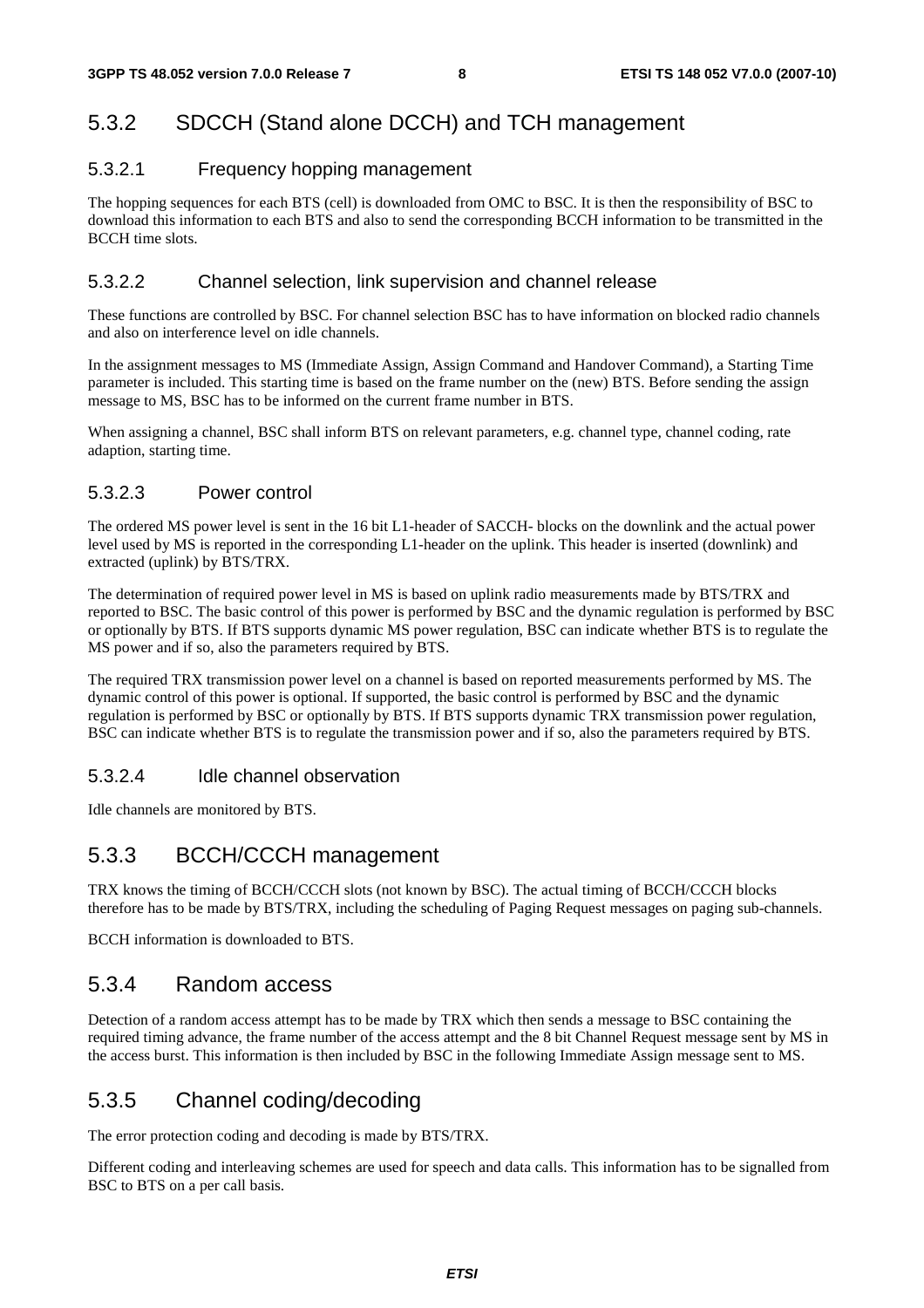### 5.3.6 Transcoding/rate adaption

The A-bis interface has to allow for the transcoder/rate adaptor being positioned either inside or outside BTS.

#### 5.3.7 Timing advance

Timing advance has to be determined by TRX.

When MS is on a dedicated channel (SDCCH, TCH), the required timing advance (TA) is sent to MS and the actual timing advance is reported by MS in the 16 bit L1-header of the SACCH blocks.

At handover access, TA is determined by TRX and reported to MS in the PHYsical INFOrmation message sent by BTS/TRX.

At random access, TA is determined by TRX but in those cases, TA has to be reported to BSC for inclusion in the IMMediate ASSIGN message sent to MS by BSC.

#### 5.3.8 Radio resource indication

BTS reports on status (interference level, blocking etc.) of idle channels to BSC on a regular basis.

#### 5.3.9 Measurements

MS measures the downlink received level and quality from the serving cell and the received level from surrounding cells. The results from these measurements are reported by MS in Measurement Report messages on SACCH.

Uplink received level and quality are measured by BTS/TRX. The parameters for the uplink measurements are equivalent to the parameters used by MS for the corresponding downlink measurements (averaging period and dynamic range).

The support of forwarding this basic raw measurement data over the A-bis interface is mandatory. Additionally, BTS and BSC may optionally support some pre-processing in BTS of this data.

### 5.3.10 LAPDm functions (Layer 2)

Layer 2 on the radio interface (LAPDm) is terminated at BTS/TRX. Between BTS and BSC, LAPD is used.

### 5.3.11 Paging

Paging is initiated by MSC via BSC.

BSC determines the paging group to be used based on IMSI of the MS to be paged. The paging group value is sent to BTS together with the TMSI or IMSI.

Based on the paging group information, BTS/TRX will build the relevant PAGING REQUEST message and execute the transmission of the message in the correct paging sub-channel.

#### 5.3.12 Handover

No handover recognition or decision is made by BTS.

However, BTS/TRX has to detect the handover access made by a handed over MS. BTS/TRX also checks the Handover Reference value sent by MS in the handover access burst against the Handover Reference value received from BSC in the channel activation command. In case of an asynchronous handover, BTS/TRX then builds the PHYsical INFOrmation message (including the Timing Advance value) and sends it to MS. The handover access is also reported to BSC.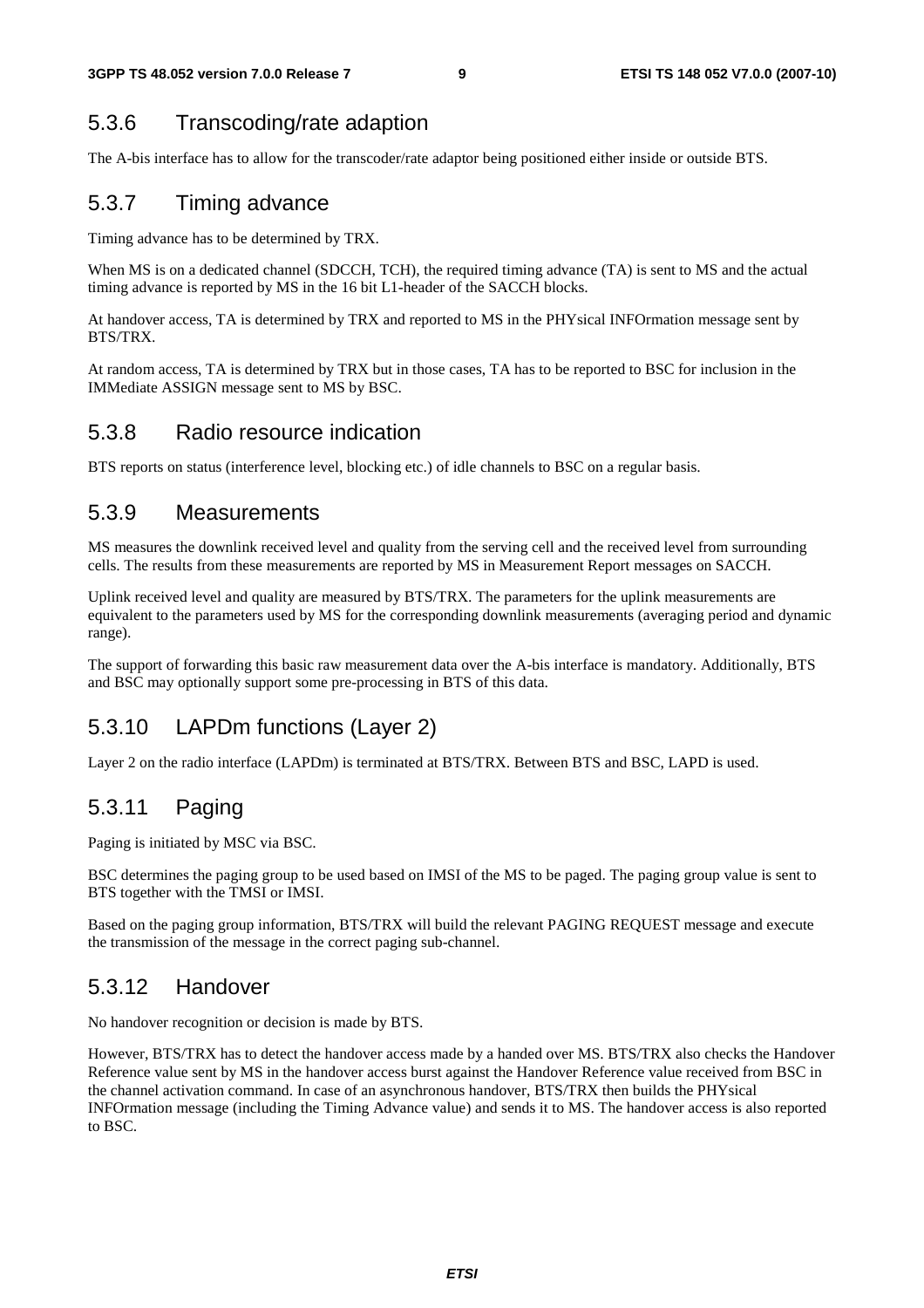### 5.3.13 Encryption

Encryption and decryption is made of the complete outgoing bit stream (except for preambles/synch words). This therefore has to be made by TRX. The encryption key has to be downloaded to BTS/TRX before encryption starts. Special control messages are therefore required between BSC and BTS/TRX.

#### 5.3.14 Mobility management and call control

All mobility management and call control functions recide in MSC.

| <b>FUNCTION</b>                     |               | Location       |
|-------------------------------------|---------------|----------------|
|                                     | <b>BTS</b>    | <b>BSC/MSC</b> |
| TERRESTRIAL CHANNEL MANAGEMENT      |               |                |
| MSC-BSC channels                    |               |                |
| Channel allocation                  |               | x              |
| <b>Blocking indication</b>          |               | x              |
|                                     |               |                |
| <b>BSC-BTS</b> channels             |               |                |
| Channel allocation                  |               | х              |
| <b>Blocking indication</b>          | x             |                |
|                                     |               |                |
| RADIO CHANNEL MANAGEMENT            |               |                |
| Channel configuration management    |               | x              |
|                                     |               |                |
| <b>Frequency Hopping</b>            |               |                |
| Management                          |               | x              |
| Execution                           | x             |                |
|                                     |               |                |
| <b>TCH management</b>               |               |                |
| Channel allocation (choice)         |               | x              |
| Link supervision                    |               | x              |
| Channel release                     |               | x              |
| Idle channel observation            | x             |                |
| Power control determination         | (note 3)<br>x | x              |
|                                     |               |                |
| SDCCH management (Stand alone DCCH) |               |                |
| <b>SDCCH</b> allocation             |               | х              |
| Link supervision                    |               | x              |
| Channel release                     |               | x              |
| Power control determination         | (note 3)<br>x | x              |
|                                     |               |                |
| <b>BCCH/CCCH</b> management         |               |                |
| Scheduling of messages              |               |                |
| Management                          |               | x              |
| Execution                           | х             |                |
|                                     |               |                |
| Random access                       |               |                |
| Access detection                    | x             |                |
| Immediate assign (access grant)     |               | x              |
|                                     |               |                |
| Channel coding/decoding             | Χ             |                |
|                                     |               |                |
| Transcoding/rate adaption           | (note 1)<br>x |                |
|                                     |               |                |
| Measurements                        |               |                |
| Uplink measuring                    | (note 2)<br>x |                |
| Processing of reports from MS/TRX   | (note 4)<br>x | х              |
| <b>Traffic measurements</b>         |               | x              |
|                                     |               |                |
| Timing advance                      |               |                |
| Calculation                         | x             |                |
| Signalling to MS at random access   |               | x              |

#### **Table 5.1: Summary of functional division between BTS and BSC/MSC**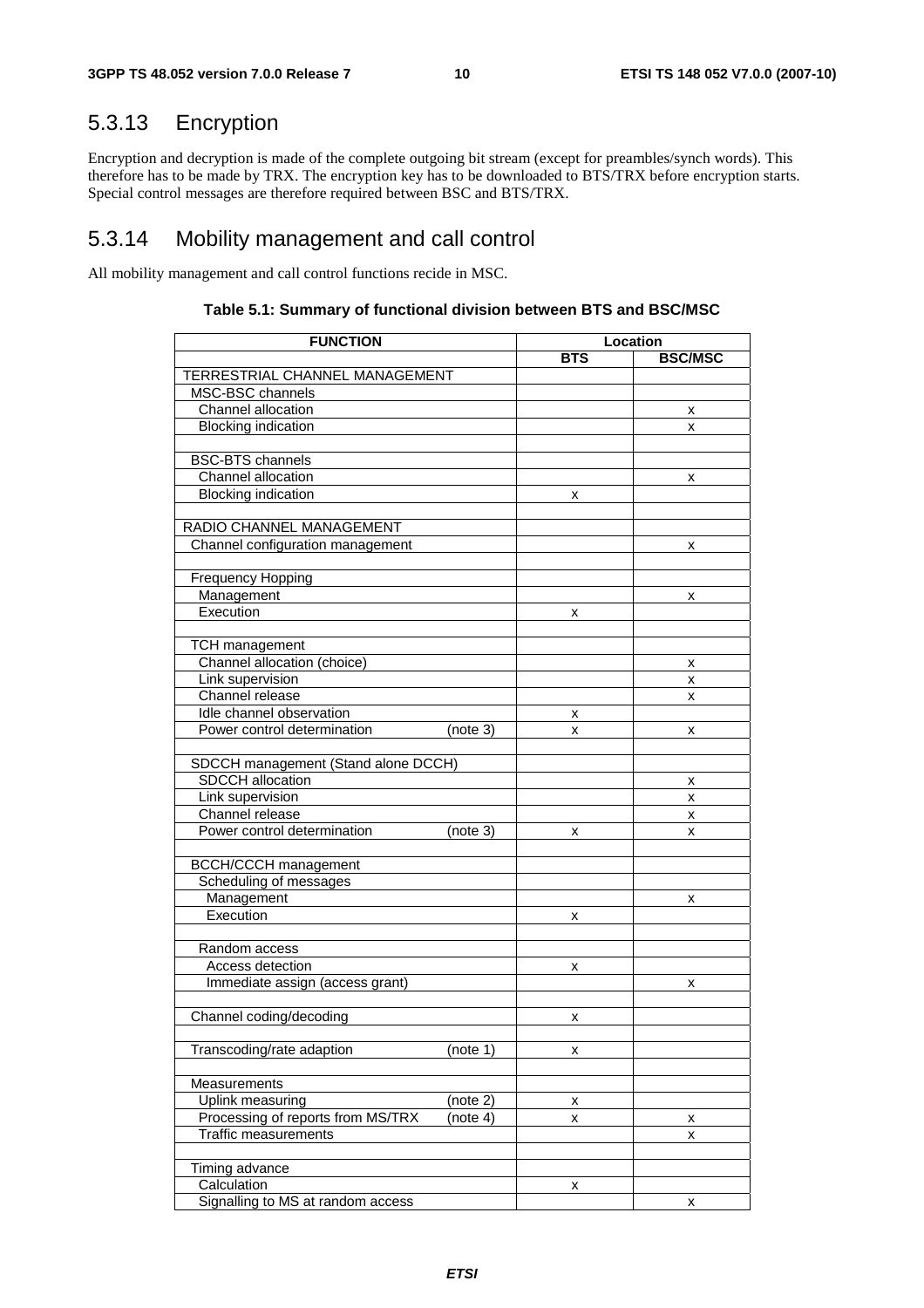| <b>FUNCTION</b>                                                                          | Location   |                |  |
|------------------------------------------------------------------------------------------|------------|----------------|--|
|                                                                                          | <b>BTS</b> | <b>BSC/MSC</b> |  |
| Signalling to MS at handover                                                             | x          |                |  |
| Signalling to MS during call                                                             | x          |                |  |
|                                                                                          |            |                |  |
| Radio resource indication                                                                |            |                |  |
| Report status of idle channels                                                           | x          |                |  |
|                                                                                          |            |                |  |
| LAPDm functions (Layer 2)                                                                | x          |                |  |
|                                                                                          |            |                |  |
| Encryption                                                                               |            |                |  |
| Management                                                                               |            | x              |  |
| Execution (Key from BSC)                                                                 | x          |                |  |
|                                                                                          |            |                |  |
| Paging                                                                                   |            |                |  |
| Initiation                                                                               |            | x              |  |
| DRX paging                                                                               |            |                |  |
| Management                                                                               |            | x              |  |
| Execution                                                                                | x          |                |  |
|                                                                                          |            |                |  |
| Handover                                                                                 |            |                |  |
| BSC internal, one cell                                                                   |            | x              |  |
| BSC internal, between cells                                                              |            | x              |  |
| <b>BSC</b> external                                                                      |            |                |  |
| recognition, radio reason                                                                |            | x              |  |
| recognition, traffic reason                                                              |            | x              |  |
| decision                                                                                 |            | X              |  |
| execution                                                                                |            | x              |  |
| Handover access detection                                                                | x          |                |  |
|                                                                                          |            |                |  |
| <b>MOBILITY MANAGEMENT</b>                                                               |            |                |  |
| Authentication                                                                           |            | x              |  |
| Location updating                                                                        |            | x              |  |
|                                                                                          |            |                |  |
| CALL CONTROL                                                                             |            | x              |  |
| NOTE 1:<br>Although the transcoder is always controlled by the BTS, it can optionally be |            |                |  |
| located outside the BTS (e.g. at the BSC or at the MSC site). In that case,              |            |                |  |
| remote control is performed by BTS using inchannel signalling.                           |            |                |  |
| Including averaging comparable to what is done in the MS.<br>NOTE 2:                     |            |                |  |
| The support of power level determination in BTS is optional.<br>NOTE 3:                  |            |                |  |
| The support of forwarding all raw measurement data from MS/TRX over the A-<br>NOTE 4:    |            |                |  |
| bis interface and the processing of it in BSC is mandatory. The BTS/BSC may              |            |                |  |
| additionally support also some pre- processing in BTS of this raw data.                  |            |                |  |

# 6 Transcoding/rate adaption and multiplexing

The interface supports two options: transcoding/rate adaption performed in BTS or outside BTS.

### 6.1 Transcoding/rate adaption in BTS

The transcoding of speech to normal 64 kbit/s A-law is performed within BTS.

Data may be rate adapted or submultiplexed to 64 kbit/s circuits.

### 6.2 Transcoding/rate adaption outside BTS

In this case the transcoder/rate adaptor is considered as part of the BSC.

The channel coding/decoding is performed by BTS/TRX. The choice of coding/interleaving has to be signalled from BSC to BTS.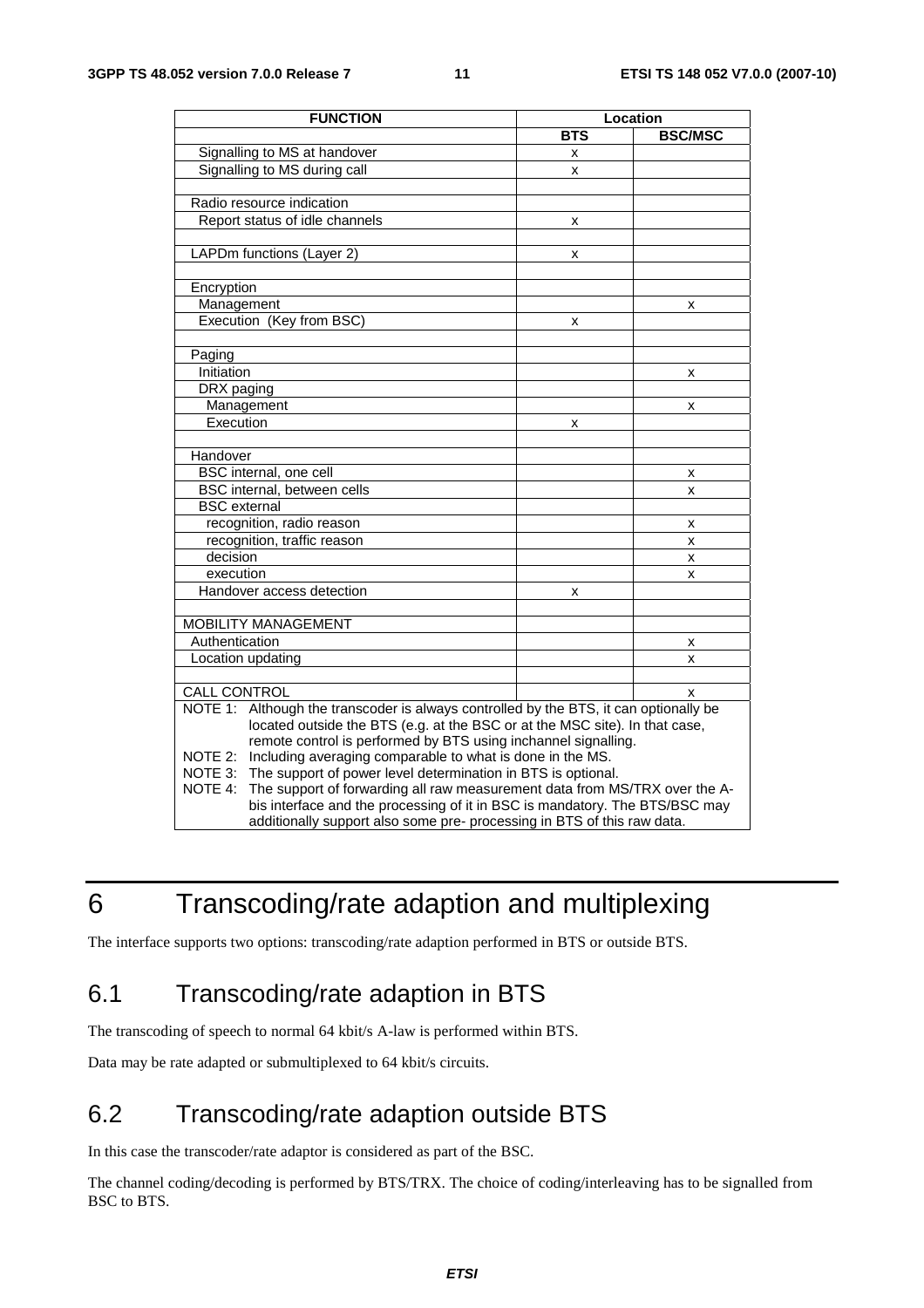The remote speech transcoder has to have knowledge of some radio parameters for an efficient decoding. In addition, the timing of the transcoder has to be aligned with the transmission of the frames over radio such that the frames from BSC arrive synchronized with the transmission over radio (minimizes delay due to remote transcoder). For this control and time alignment of the transcoder, inband signalling is used within a 16 kbit/s or an 8 kbit/s channel carrying speech or data, signalling and synchronisation. This remote control of the transcoder is specified in Technical Specifications 3GPP TS 48.060 (full rate traffic channels, 16 kbit/s submultiplexing only) and 3GPP TS 48.061 (half rate traffic channels, 16 or 8 kbit/s submultiplexing).

For data, rate adaption to subrate 16 or 8 kbit/s is performed within BTS.

For the link BTS-BSC, the following possibilities are foreseen:

- rate adaption of 16 kbit/s or 8 kbit/s speech + control or 16 kbit/s data + control to 64 kbit/s (one radio traffic channel per 64 kbit/s terrestrial channel);
- multiplexing of 16 kbit/s or 8 kbit/s speech + control or 16 kbit/s or 8 kbit/s data + control into one 64 kbit/s channel (up to eight radio traffic channels per 64 kbit/s terrestrial channel).

### 7 Interface structures

#### 7.1 Communication channels

The A-bis interface is considered to have two types of communication channels (see figure 7.1):

- traffic channel (SDC) at 8 kbit/s, 16 kbit/s or 64 kbit/s carrying speech or data of one radio traffic channel (Bm or Lm channel);
- signalling channels (SCH) at 16 kbit/s, 32 kbit/s or 64 kbit/s, carrying signalling information (both BSC-MS and BSC-BTS signalling).



**Figure 7.1: Communication Channel Types** 

### 7.2 Signalling links

The addressing of TRXs and BCF is made using separate TEIs for each TRX and BCF.

Three logical links are defined for each TEI:

- RSL: Radio Signalling Link used for supporting traffic management procedures (MS to network communication). One link per TRX.
- OML: Operations and Maintenance Link used for supporting network management procedures (transferring operations and maintenance messages). One link per TRX and BCF.
- L2ML: Layer 2 Management Link used for transferring layer 2 management messages to TRX or BCF. One link per TRX and BCF.

A logical diagram for the architecture of the signalling links is given in figure 7.2.

Only point to point signalling links are used.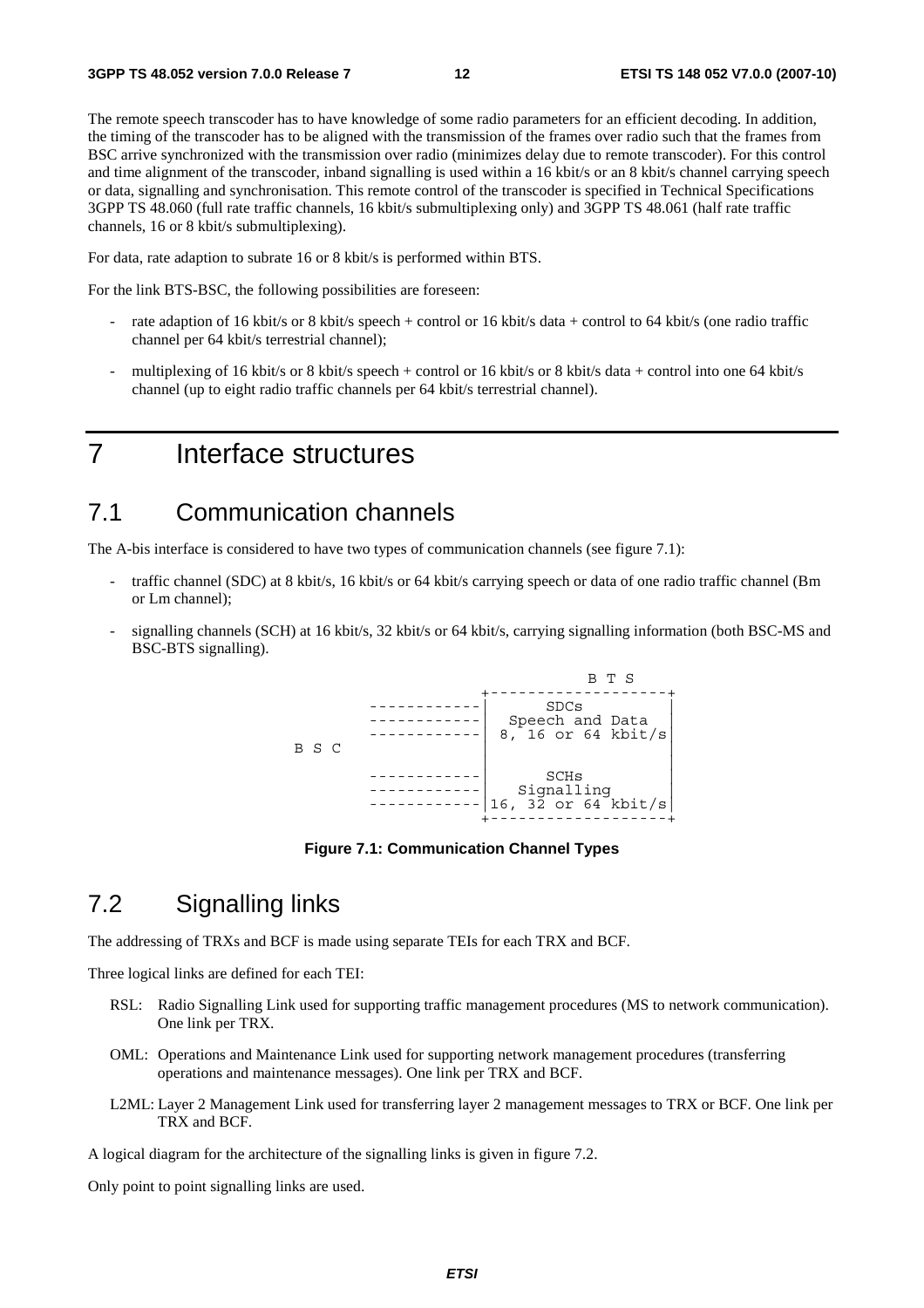SMS messages are also carried on the signalling links.

| <b>BSC</b>                                                            |                                                                                                                 | <b>BTS</b>                                                                                          |
|-----------------------------------------------------------------------|-----------------------------------------------------------------------------------------------------------------|-----------------------------------------------------------------------------------------------------|
| $+ - +$<br>$+-+$                                                      | +-------- RSL -------<br>+-------- OML --------------<br>L2ML-<br>$--- - -   + - -$<br>$- - - - - - -$<br>$+ -$ | $+ - +$<br>$+ - -$<br>TRX<br>TEI1<br>$+ - -$<br>$+-+$<br>BCF                                        |
| LAYER 2<br>$+-+$                                                      | $RSL$ ------<br>OML<br>$L2ML-$                                                                                  | $-+$<br>$+ - -$<br>TRX<br>TEI2<br>$+ - -$<br>$+ - -$                                                |
| T E I                                                                 | $RSL$ -----<br>$OML$ --------------<br>-------<br>$L2ML-$                                                       | <b>BCF</b><br>$+ - -$<br>TRX<br>TEI3<br>$+ - -$                                                     |
| MANAGE-<br><b>MENT</b><br>$+-+$<br>$+-+$<br>$\ddot{}$<br>$+$<br>$+-+$ | OML<br>L2ML                                                                                                     | <b>BCF</b><br>$+ - - +$<br>$+-+$<br>$+ - +$<br>TEI4<br>BCF<br>$+ -$<br>$+$<br>$+-+$<br>$\ldots$ BCF |
|                                                                       |                                                                                                                 |                                                                                                     |

**Figure 7.2: Logical L2 links of A-bis interface** 

### 7.3 Signalling model

A signalling model for the A-bis interface and its signalling environment can be found in figure 7.3.

CM and MM messages are not interpreted by BSC or BTS. Over the A interface they are tranferred using DTAP (Direct Transfer Application Part) and over the A-bis interface they are transferred as transparent messages.

RR messages are mapped to BSSAP (BSS Application Part) in BSC. In BTS, most of them are handled as transparent messages. However, some of them have to be interpreted by BTS (e.g. random access, start ciphering, paging). The BTSM (BTS Management) entities contain procedures for handling these messages and also other procedures for managing the BTS as defined in Technical Specification 3GPP TS 48.058. In BTS there is a mapping between BTSM and the relevant RR messages over the radio interface (RR').

The Layer 2 protocol over the A-bis interface is based on LAPD. L2 addressing is made to TRX (or BCF) using the TEI of LAPD. Different L2 links are used for traffic management messages (RSL, Radio Signalling Link), network management messages (OML, Operation & Maintenance Link) and L2 management messages (L2ML, Layer 2 Management Link).

A model of Layer 3 for the A-bis interface can be found in figure 7.4.

For traffic management, two types of signalling messages have been defined:

Transparent Messages:Messages which are forwarded by BTS without interpretation or changes.

Non-Transparent Messages:Messages which are sent only between BSC and BTS and which BTS is acting upon or which are the results of BTS actions.

In addition, the messages have been grouped into four main groups: Radio Link Layer Management, Dedicated Channel Management, Common Channel Management and TRX Management messages.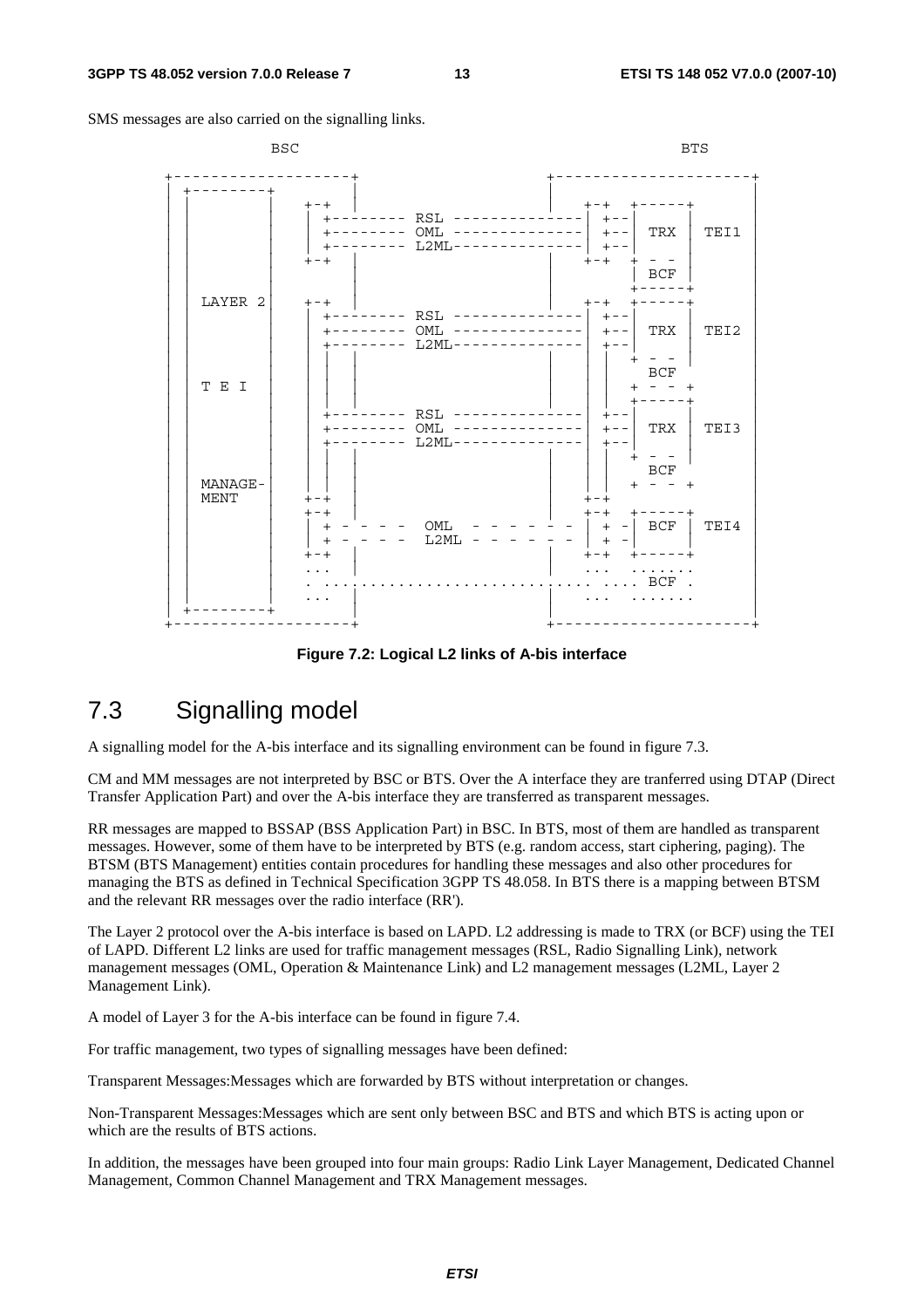Discrimination between these types and groups is based on the Message Discriminator which is sent as the first octet in all messages. Transparent and non-transparent messages are discriminated by a transparancy flag (T-bit) in the Message Discriminator. Transparent messages are merely forwarded to L2 on the radio interface.

In order to address the relevant radio channel, a Channel Number element is included to support the distribution of messages to relevant physical channels on the TRX. A Link Identifier element supports the distribution on logical links/channels on the radio interface (compare the DLCI element of the A interface, 3GPP TS 48.006).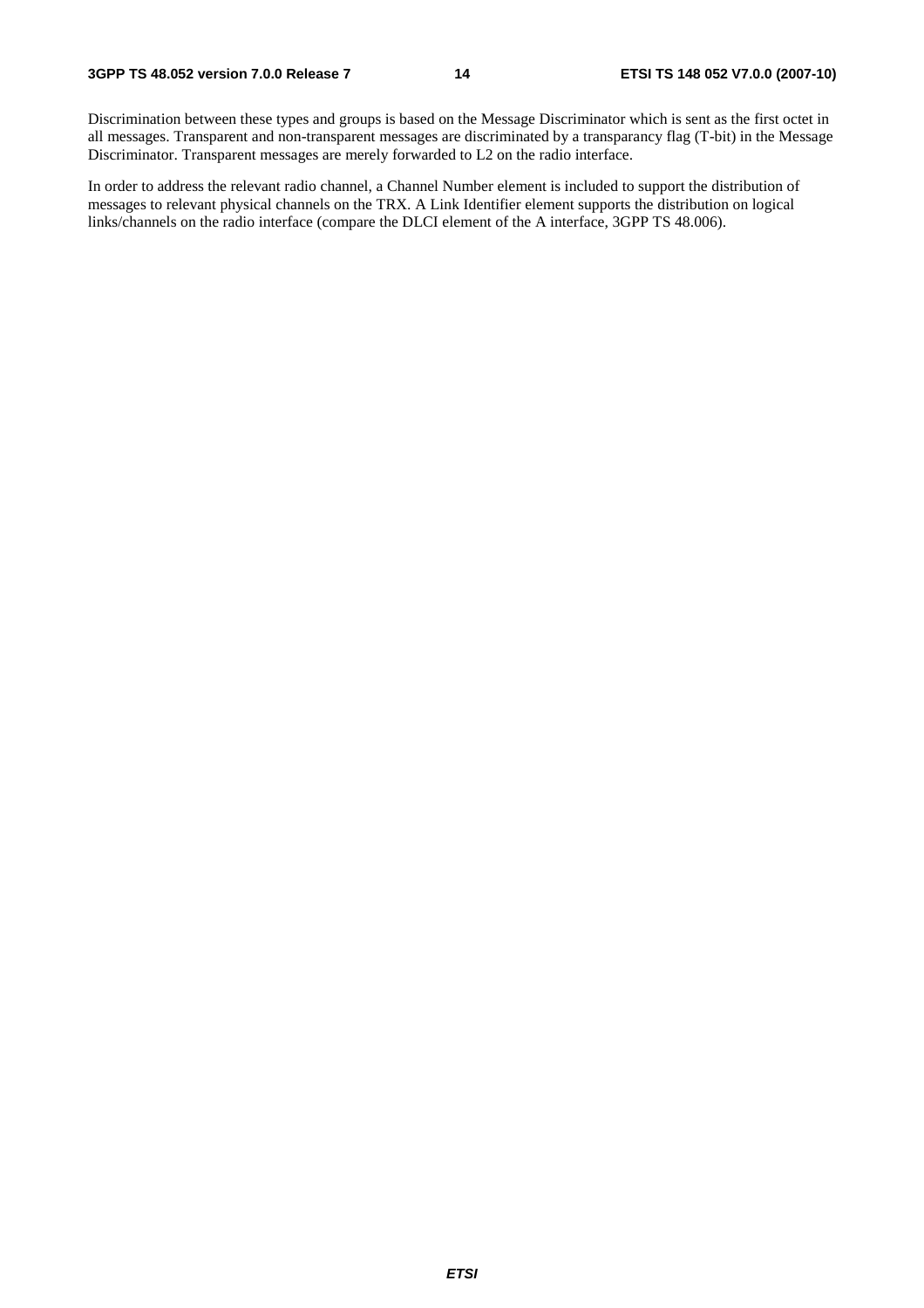

**Figure 7.3: Signalling model for the A-bis interface and its signalling environment**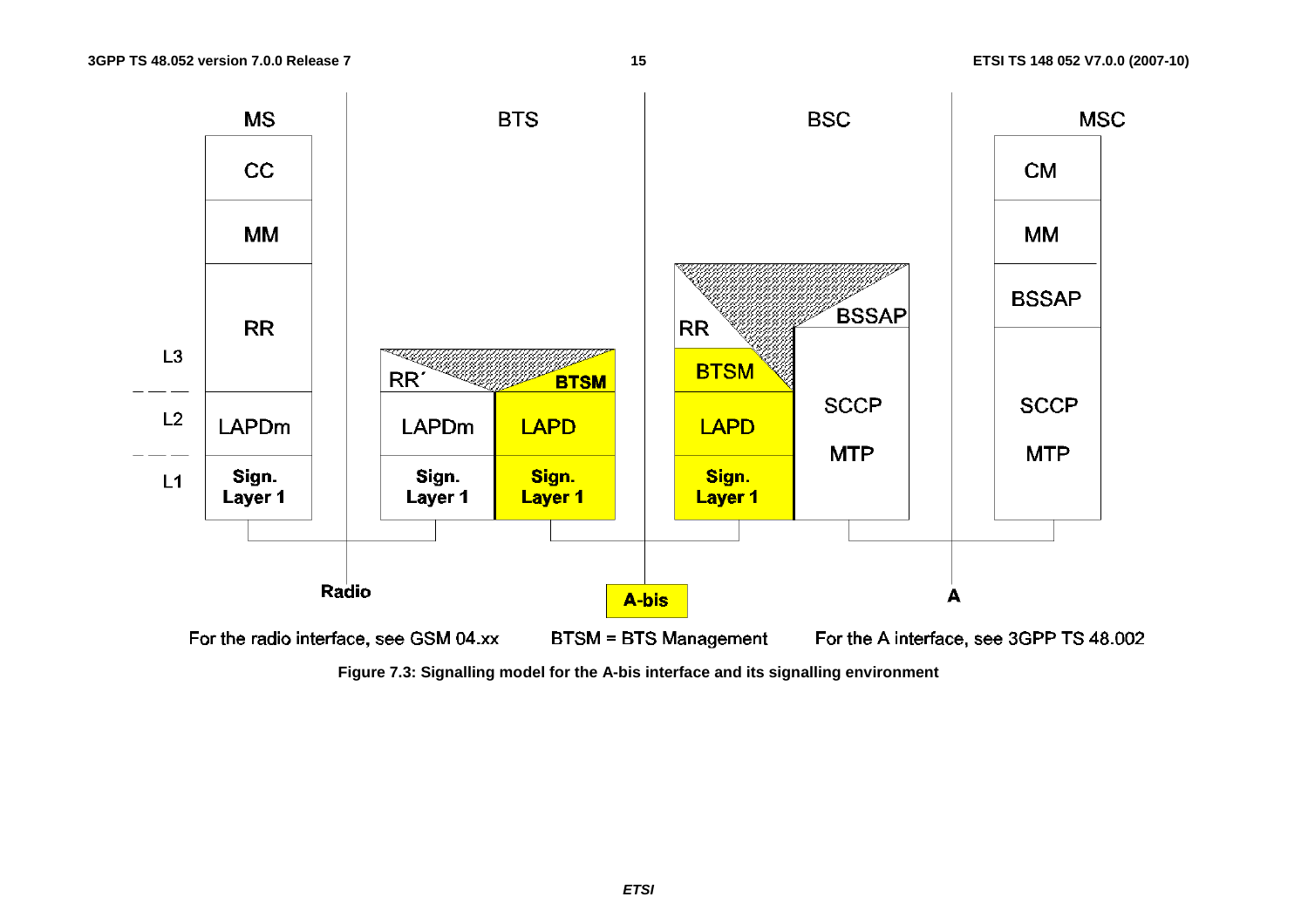

**Figure 7.4: L3 model**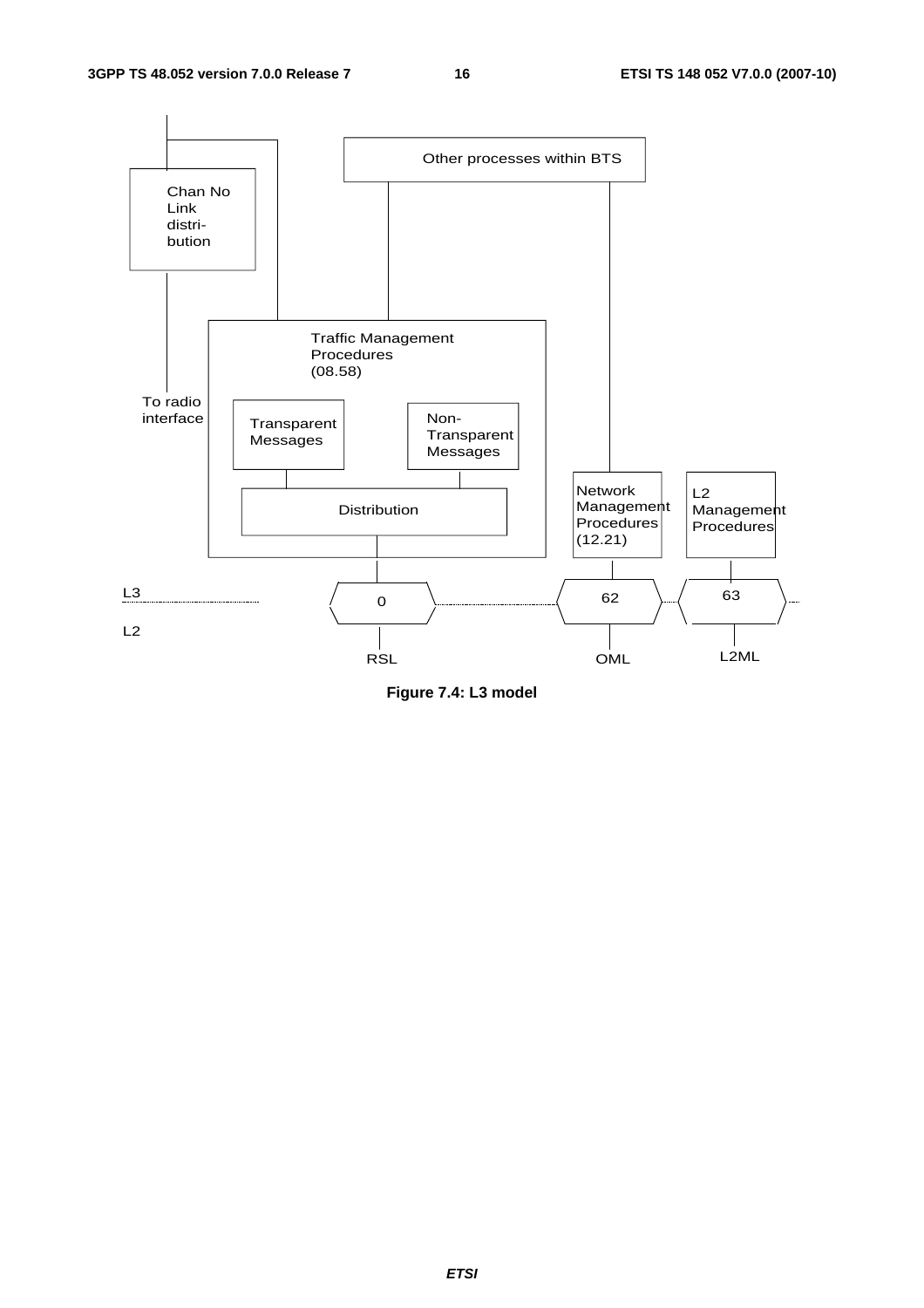# Annex A (informative): Change History

| TSG#     | TCAB <sub>2</sub><br>Doc.<br>ن ک | <b>CR Rev</b> | Subject/Comment                          | <b>New</b> |
|----------|----------------------------------|---------------|------------------------------------------|------------|
| $IGP-34$ |                                  |               | Rel-<br>version created based on v6.0.0" | .v.v       |